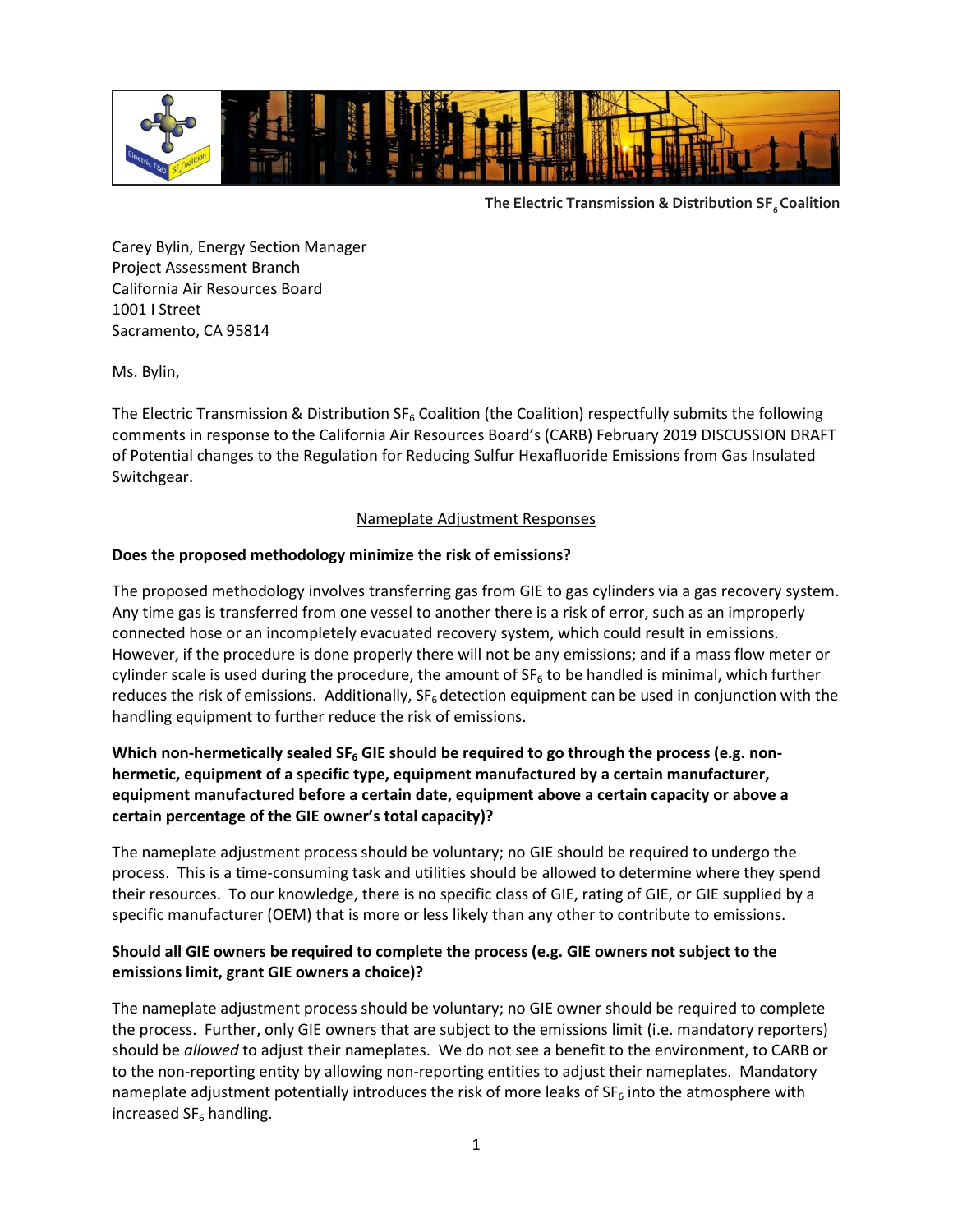## **When should the process be performed (e.g. end of GIE life, as part of routine maintenance schedule)?**

GIE owners should be allowed to perform the nameplate adjustment process at a date/time of their choosing. We anticipate that the process will most likely occur at commissioning/installation, during routine maintenance, or decommissioning/end-of-life, since these are the times when the GIE is planned to be taken out of service. We do not see a benefit to the environment, CARB or the reporting entities in requiring or limiting the process to a specific window (e.g. date range) or a particular phase in the GIE life-cycle. We do believe, however, that GIE owners should only be allowed to perform the process on a given piece of equipment once, unless the OEM issues a new nameplate resulting from GIE repairs or unless warranted by replacement parts (see next section). In either case the reporting entity should be allowed to verify and adjust the new nameplate figure.

## **What should the cut-off date be after which the process can no longer be performed?**

We recommend that the cut-off date correlate to the life-cycle phase during which the nameplate adjustment process is performed. If the process is performed at decommissioning, then CARB should allow enough time for all currently installed  $SF_6$ -insulated GIE to reach the anticipated end of life: 40 years<sup>1</sup>. Assuming the regulation takes effect on January 1, 2020, the cut-off date would be January 1, 2060. Alternatively, CARB may consider only allowing nameplate adjustment on a certain percentage of currently installed  $SF_6$ -insulated GIE (i.e. 80%).

Reporting entities may prefer to perform the nameplate adjustment process on some equipment prior to end-of-life in order to assume the emission rate calculation benefits sooner. We recommend reporting entities be allowed to do this during the first five years after the regulatory revisions take effect (i.e. January 1, 2025 assuming a January 1, 2020 effective date.)

We recommend there be no cut-off for nameplate adjustment to occur if performed during equipment commissioning. Much of the nameplate imprecision is a result of manufacturing tolerances (differences between the precise dimensions of parts and components) that are outside the OEMs' control. So, continued imprecision is a market reality and reporting entities should be allowed to adjust for it. Further, a common and current industry practice for high voltage circuit breakers is for the OEM to ship the GIE only partially filled. Given that the reporting entity will be required to fill the GIE anyway, this is a very convenient time to undergo the nameplate adjustment process and should not be restricted.

We also recommend that the cut-off date not apply to scenarios where replacement parts and components impact the amount of gas needed to properly insulate the GIE. For example, sometimes GIE maintenance involves replacement of parts which can change the volume of the GIE tank and/or bushings. The need for this type of maintenance can occur as a result of a fault or arc that damages the equipment. In such an instance, acceptable manufacturing tolerances may result in significant dimensional variations between the prior and replacement parts. For example, the internal volume of a 230 kV porcelain bushing may increase approximately 19% from the minimum to maximum tolerance condition as allowed by the product standard. In the interest of accurate reporting, replacement of any or all components due to maintenance should trigger an allowance for nameplate adjustment. These tolerances originate from industry standards based upon well-established manufacturing processes and capabilities.

l

 $^1$  The Coalition actually believes the end-of life for some equipment exceeds 40 years, but we are willing to stipulate to the greater of CARB's two estimates. See slide 17 of the February 25 presentation for *Draft Amendments to the Regulation for Reducing sulfur Hexafluoride (SF<sup>6</sup> ) Emission from Gas Insulated Switchgear*.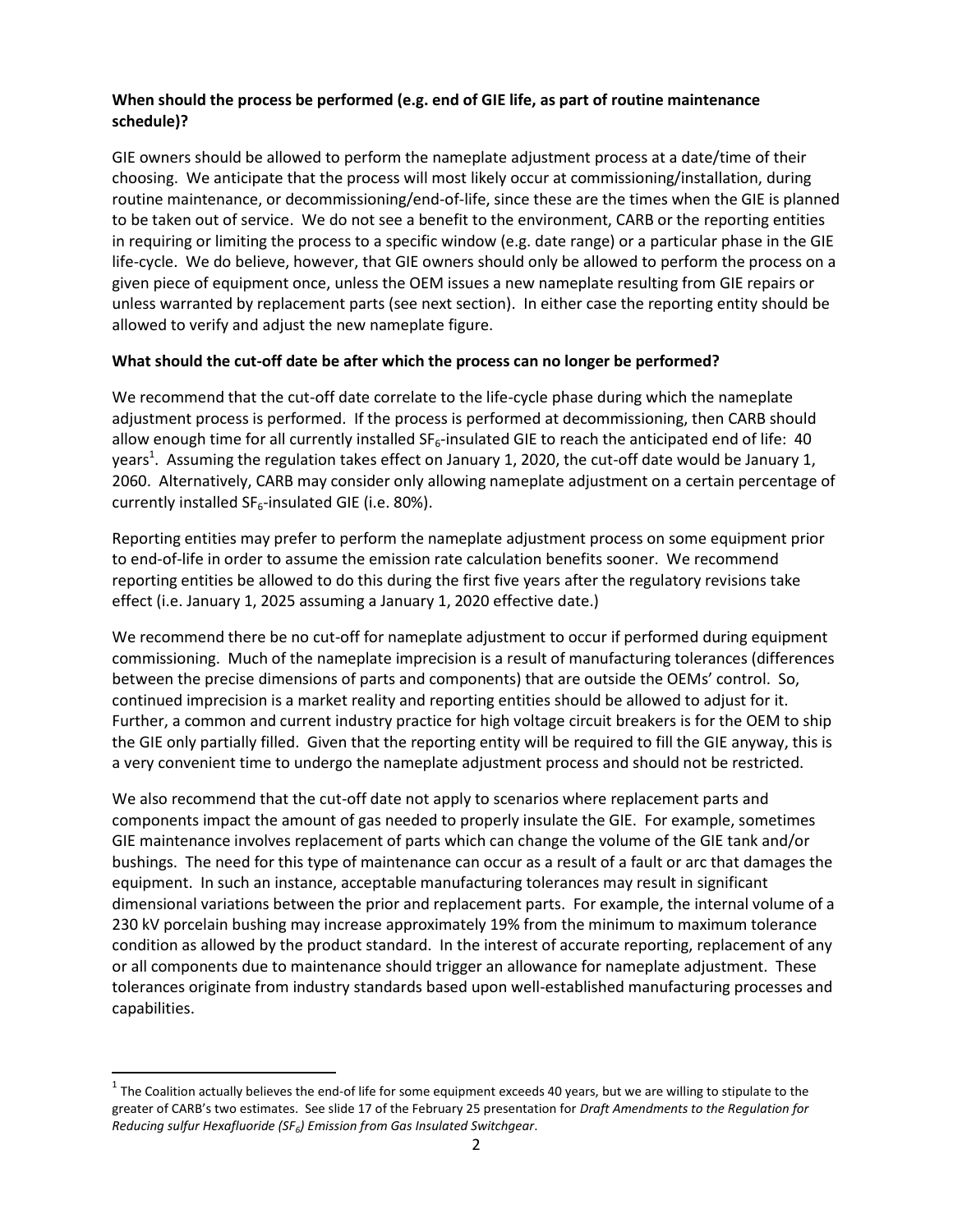## **Should CARB require that a consistent method be used for calculating revised nameplate capacity? If not, how can CARB be assured of consistent results?**

We believe that the most accurate method to identify the precise nameplate is the one currently proposed in the 2019 Discussion Draft. We are open to considering limited variances from the proposed method, one of which would be to allow reporting entities to follow the OEM procedures for the Torr values since 3.5 Torr is difficult to achieve. That said any such method allowed by CARB should require use of a calibrated mass flow device or calibrated cylinder scales. To accommodate this level of flexibility we recommend moving the formula from the regulation itself to an appendix or separate guidance document.

# 1% Accuracy Requirement

The proposed requirement contained in §95352.3 that all new GIE nameplates be within 1% accuracy or within one pound of gas is overly-burdensome. In order to accomplish this, every GIE would have to be weighed by the OEM when it reaches full rated pressure (temperature compensated due to factory temperature). Once the weighing is done, then either a unique nameplate will have to be made or the unique nameplate capacity will have to be referenced in another document containing product specifications, which would also have to be updated on a custom basis. This adds time and resources to an already complicated process; we anticipate at least a few days of additional production time for most GIE and up to an additional month for some GIE for the following reasons.

First, OEM's typically do not provide custom nameplates. The nameplate drawings and values are approved by the user long in advance of the production of the GIE. This process would need to be adjusted, with special equipment procured for unique user nameplate creation.

Second, when  $SF<sub>6</sub>$  gas expands to fill the GIE in the factory, the gas cools, causing temperature differences along the GIE enclosure. Before weighing can occur, these different temperatures must equalize throughout the entire gas chamber so that the measured density is accurate, which can take 3 – 5 hours and result in an unproductive "clog" at the manufacturing site.

Finally, large GIE and gas insulated substations (which are included under the definition of GIE), consist of many individual gas compartments, each of which would need to be measured at least once to ensure 1% accuracy. For example, when a gas insulated substation (GIS) is filled, each compartment is filled as a series of partial fills (i.e. initially to five psig, then to half pressure, then to full pressure, then again just before turnover to the customer). This is to provide safety for those assembling adjacent compartments, and to allow for temperature equalization. This could mean four measurements per compartment times the quantity of gas compartments (most GIS can have between 20 and 300 compartments). OEMs and/or utilities would have to weigh each compartment to determine accuracy of the overall nameplate, extending the process time by a multiple of the number of compartments that need to be weighed.

We also request that CARB clarify whether "transfer" as used in this section applies to movement of GIE from one site to another while remaining under the same ownership, or only to scenarios where ownership changes. And in the case of the latter, who would be responsible for ensuring the accuracy – the previous owner or the new owner?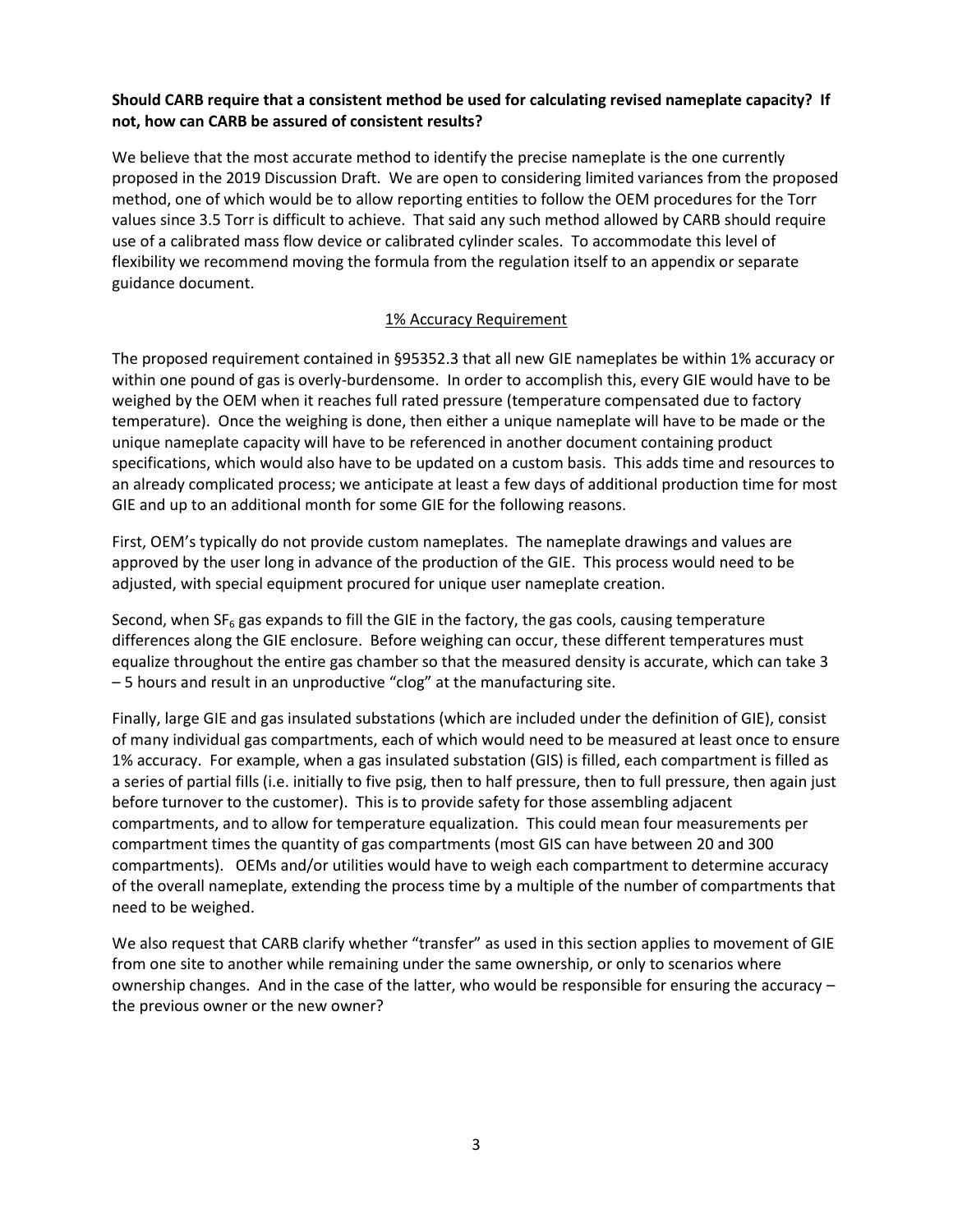### Phase-Out Dates

We recommended a tiered phase-out for  $SF_{6}$ -insulated equipment in prior comments and are glad to see this approach employed in the current DISCUSSION DRAFT. That notwithstanding, we believe that the proposed dates and corresponding voltage ranges do not allow for enough depth in market availability and, in some case, raise safety issues. Accordingly, we propose the following schedule for phase-out:

|                           | Voltage (kV)        | <b>Phase-out Date</b> |
|---------------------------|---------------------|-----------------------|
| Distribution              | $\leq 17.5$         | 1/1/2025              |
| (aboveground)             | $17.5 < kV \leq 38$ | 1/1/2031              |
| Distribution (subsurface) | $\leq$ 38           | 1/1/2031              |
| Substation                | $\leq 72.5$         | 1/1/2025              |
|                           | $72.5 < kV \le 145$ | 1/1/2029              |
|                           | $145 < kV \le 245$  | 1/1/2033              |
|                           | $245 < kV \le 550$  | 1/1/2036              |
| All                       | > 550               | Exempt                |

As indicated, we recommend adding an exemption for GIE that operates at a max voltage range above 550kV. To our knowledge, no industry participant has even begun to analyze or test the implications of non-SF $<sub>6</sub>$  insulation technologies for this range. We recognize that California does not currently use</sub> transmission voltages at this level, but this may change with future expansions. Including this exemption now will avoid having to revise the regulation at a later date.

The proposed phase-out language also does not take into account scenarios where defective GIE is returned to the OEM and a replacement is provided. In this scenario it is possible that the GIE will be shipped prior to a phase-out date and returned or replaced subsequent to the applicable phase-out date. We recommend that CARB account for this in the regulatory language by adding new language under §95352(a)(1)(A)3:

*This provision does not apply to SF6 GIE intended to replace defective GIE that was present in the State and reported to CARB pursuant to section 95353(f) for a data year prior to the appropriate phase-out date listed in Table 1.*

Finally, the proposed phase-out language does not take into account scenarios where  $SF<sub>6</sub>$ -insulated equipment already in the State prior to the phase-out date require a replacement part (such as a new tank or bushing) after the phase-out date. Utilities should not be required to decommission an entire GIE just because one replacement part is required. Nor is it possible to replace the  $SF_6$  tank or bushing with a tank or bushing that is insulated by another material. We recommend that CARB add language to the phase-out requirement clarifying that the provision does not apply replacement parts or components for  $SF_6$  GIE already in the State.

# Technical Infeasibility Exemptions

We support the inclusion of exemptions to the  $SF_6$  GIE phase-out requirement that would allow utilities to purchase and install new  $SF_6$ -insulated equipment under certain conditions, as identified in §95355.3. To reflect current procurement business practices, we recommend that CARB make the following changes to the DISCUSSION DRAFT.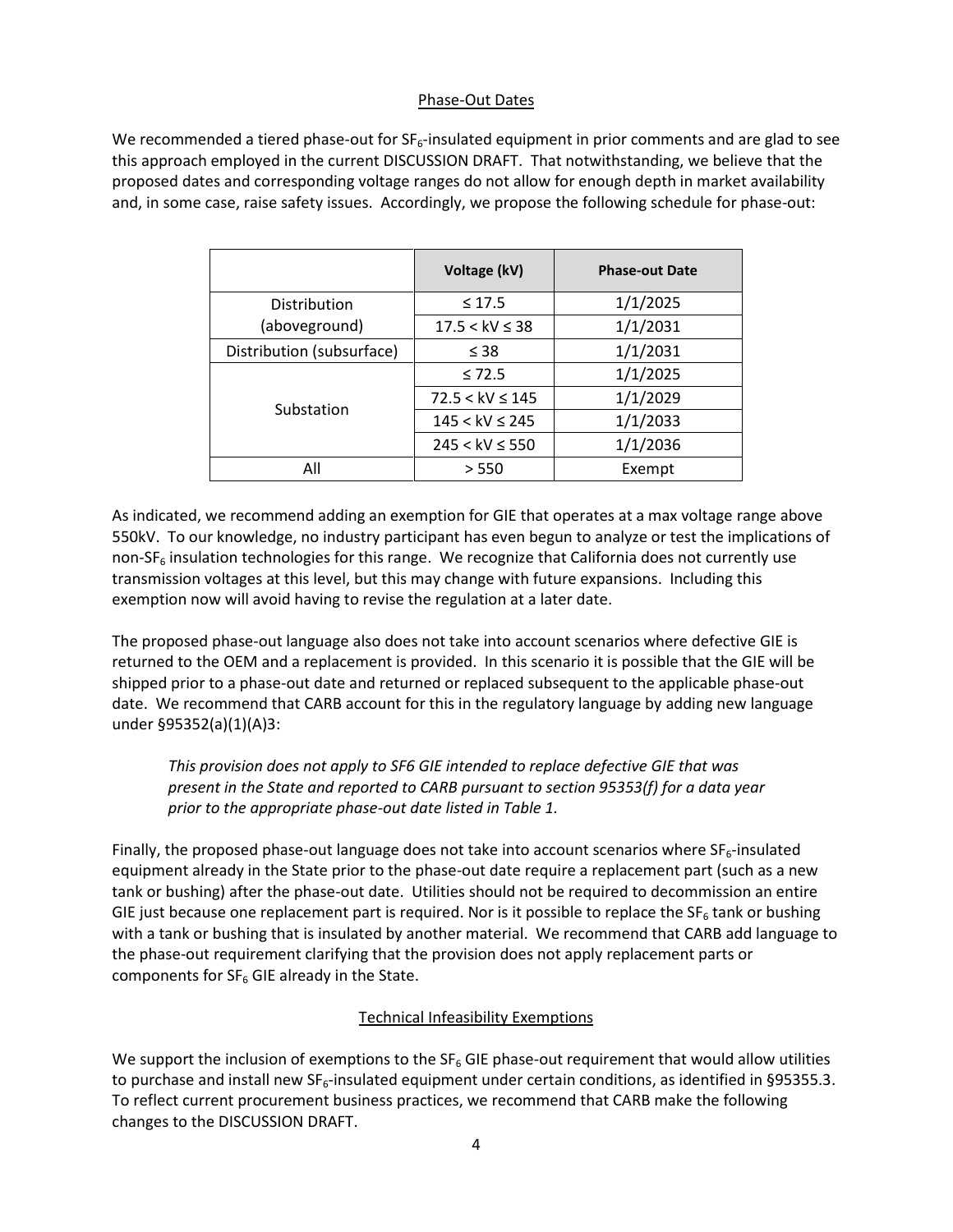First, we recommend that CARB clarify that the 'unavailable' threshold under §95355.3(a)(1) be met when non- $SF<sub>6</sub>$  GIE is not available from at least two independent OEMs.

Second, we recommend that CARB allow for case-by-case exemptions to the 75-day lead time requirement for submitting a technical infeasibility exemption when doing so is not possible, for example, in emergency situations.

Third, we recommend that CARB allow reporting entities to be exempted from requirement (b)(5) in the event there was no bid solicitation or response from vendors. Many utilities, for example, have ongoing contracts with GIE suppliers/trusted partners that contain purchasing obligations. Undergoing a competitive bidding process could violate such agreements.

Fourth, the requirement under (b)(3) to identify a project location does not take into account the common business practice of procuring GIE as a standby replacement. We recommend that CARB clarify in the DISCUSSION DRAFT that "standby replacement" (or similar) constitutes an acceptable "project."

In addition, we request that CARB clarify that the exception is valid for the lifetime of the GIE.

## New Nameplate Provisions

In §95355.2(j) the DISCUSSION DRAFT would require reporting entities to submit documentation supporting the calculations and measurements associated with the nameplate adjustment to the "Executive Officer" within 30 days of the date on which the measurements were taken. We recommend that CARB develop a standardized template for reporting entities to use to complete this process. A standardized template would provide regulatory certainty for reporting entities and ease of review for CARB. We also request that CARB facilitate this submission via a secure, online submission platform.

The requirement to notify CARB of the intent to determine a new nameplate capacity seven (7) days prior to performing the nameplate adjustment process is unnecessarily restrictive and counter-intuitive. It is overly restrictive because it seems to add little, if any, regulatory value; if CARB wants to be notified when this process is used, then reporting entities should simply be required to report to CARB after its use. It also presupposes that reporting entities will know seven (7) days in advance and with 100% certainty when and where the nameplate adjustment process will be utilized, which often is not the case. Operational realities requiring unexpected removal of old GIE, installation of new GIE, and servicing of current GIE occur routinely, and may result in a need for nameplate adjustment as well.

The seven-day notice requirement is also counter-intuitive because it assumes that reporting entities know in advance that a new nameplate capacity will be required. This is impossible, since it is this very process that reporting entities will use to know if an adjustment is necessary. In other words, reporting entities are unable to notify CARB of an "intent to determine a new nameplate capacity" until they know that the current nameplate requires adjustment. And reporting entities are unaware that the current nameplate requires adjustment until they undertake the steps outlined in the process.

We have concerns with the proposed requirement to permanently affix the new nameplate figure to the GIE and associated parameters for several reasons. First, we are concerned with CARB's use of the word "permanent" to describe how the new nameplate should be affixed to the GIE. Under a strict definition of the term, no manner of affixation is truly permanent because no matter what method is used to affix the new nameplate, it can be reversed. We recommend the following language: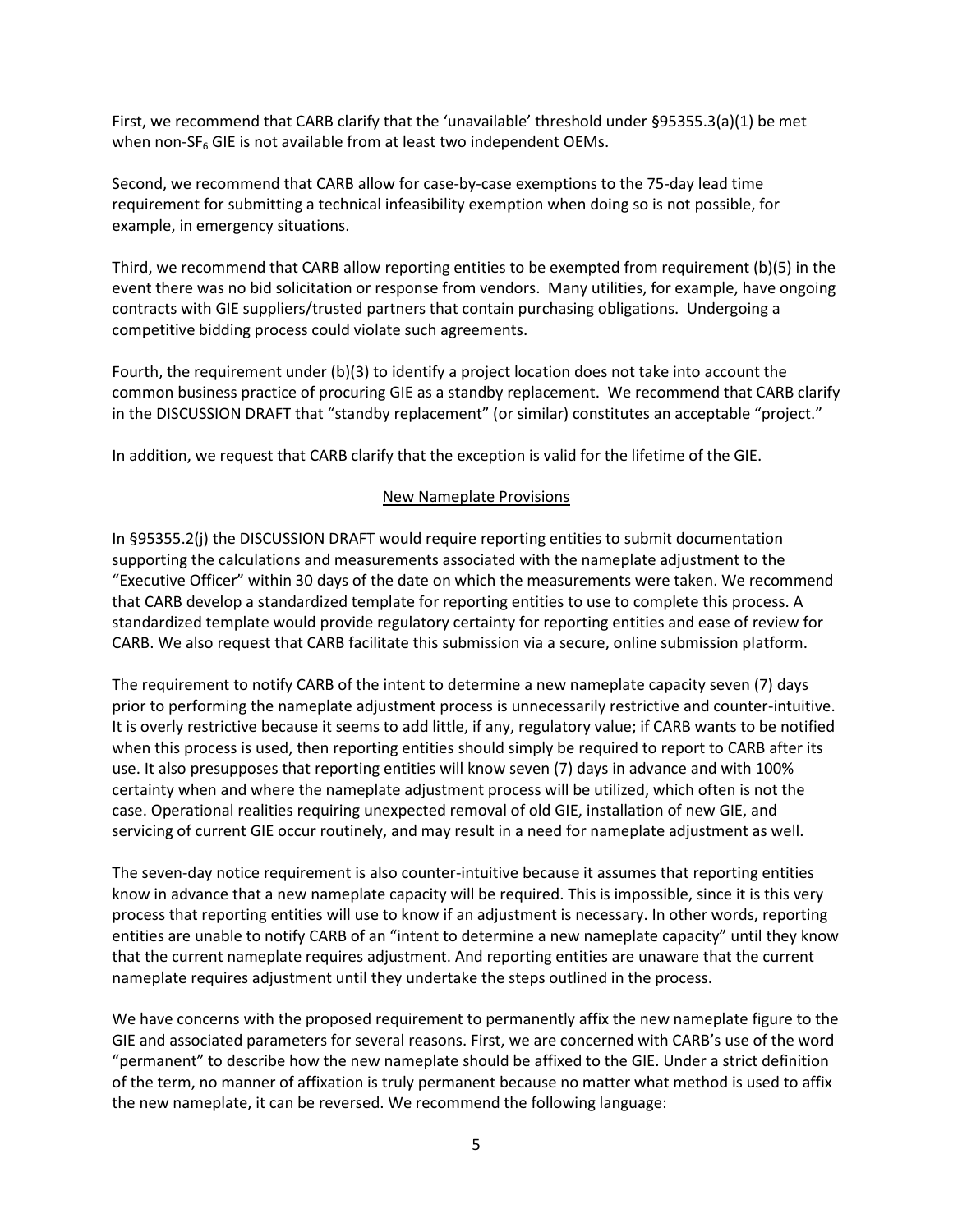*The new nameplate capacity shall be continuously affixed to the device until permanent decommissioning.*

Finally, we anticipate that a material number of the nameplate adjustments will occur at decommissioning of the GIE. The current language would require that the utility affix a new nameplate to retiring GIE, only to discard the GIE shortly thereafter. The language should be amended to clarify that this requirement does not apply to nameplate adjustments that occur during decommissioning.

## Fixed Average Co<sub>2</sub>e Capacity

The DISCUSSION DRAFT'S use of the 2019 average  $CO<sub>2</sub>e$  capacity (or value for the first data year after 2018 in which the reporting requirement is activated) as a permanent baseline against which the annual emission limit is calculated in §95352.2 is overly stringent. This requirement does not take into account the likelihood that some reporting entities 1) currently have plans to expand their distribution assets to meet load growth, and 2) that those expansions involve installation of  $SF<sub>6</sub>$  GIE, particularly in highvoltage applications where  $SF<sub>6</sub>$  alternatives are unavailable and where GIE is likely to contain the greatest mass of  $SF<sub>6</sub>$ .

Utilities, for example, often make expansion plans 3-5 years in advance; in the case of 2019, plans may have been finalized as early as 2014, long before utilities had notice of the enhanced emissions reduction goals. Up until February 2019, utilities had been planning for a 1% emission rate based on a dynamic annual nameplate capacity. It would be inequitable to now, with relatively little notice, hold them to effectively the same emissions level in terms of mass year-over-year, with further reductions planned.

If CARB is intent on holding reporting entities to an annual emissions limit each year based on average  $CO<sub>2</sub>e$  capacity of 2019 (or the first data year after 2018 in which the reporting requirement is activated), we recommend that the average CO<sub>2</sub>e capacity expand each *phase-out* year to incorporate the nameplate of equipment phased out that year. For example, according to the table above, the 2019 average CO<sub>2</sub>e capacity would expand in 2025 to include all SF<sub>6</sub> equipment phased-out that year. We feel that this in an equitable solution that takes into account planned expansions that will include acquisition of  $SF<sub>6</sub>$  equipment during periods prior to the phase-out.

Alternatively, CARB could allow a reasonable percentage increase, based on utility expansions already planned, from the average annual  $CO<sub>2</sub>e$  capacity calculated in 2019 (or the first data year after 2018 in which the reporting requirement is activated).

# Shipping Products For Repair

The proposed phase-out language does not take into account scenarios where defective GIE is returned to the OEM and a replacement is provided. In this scenario it is possible that the GIE will be shipped prior to a phase-out date and returned or replaced subsequent to the applicable phase-out date. We recommend CARB account for this in the regulatory language by adding new language under §95352(a)(1)(A)3: This provision does not apply to SF<sub>6</sub> GIE intended to replace defective GIE that was present in the State and reported to CARB pursuant to section 95353(f) for a data year prior to the appropriate phase-out date listed in Table 1.